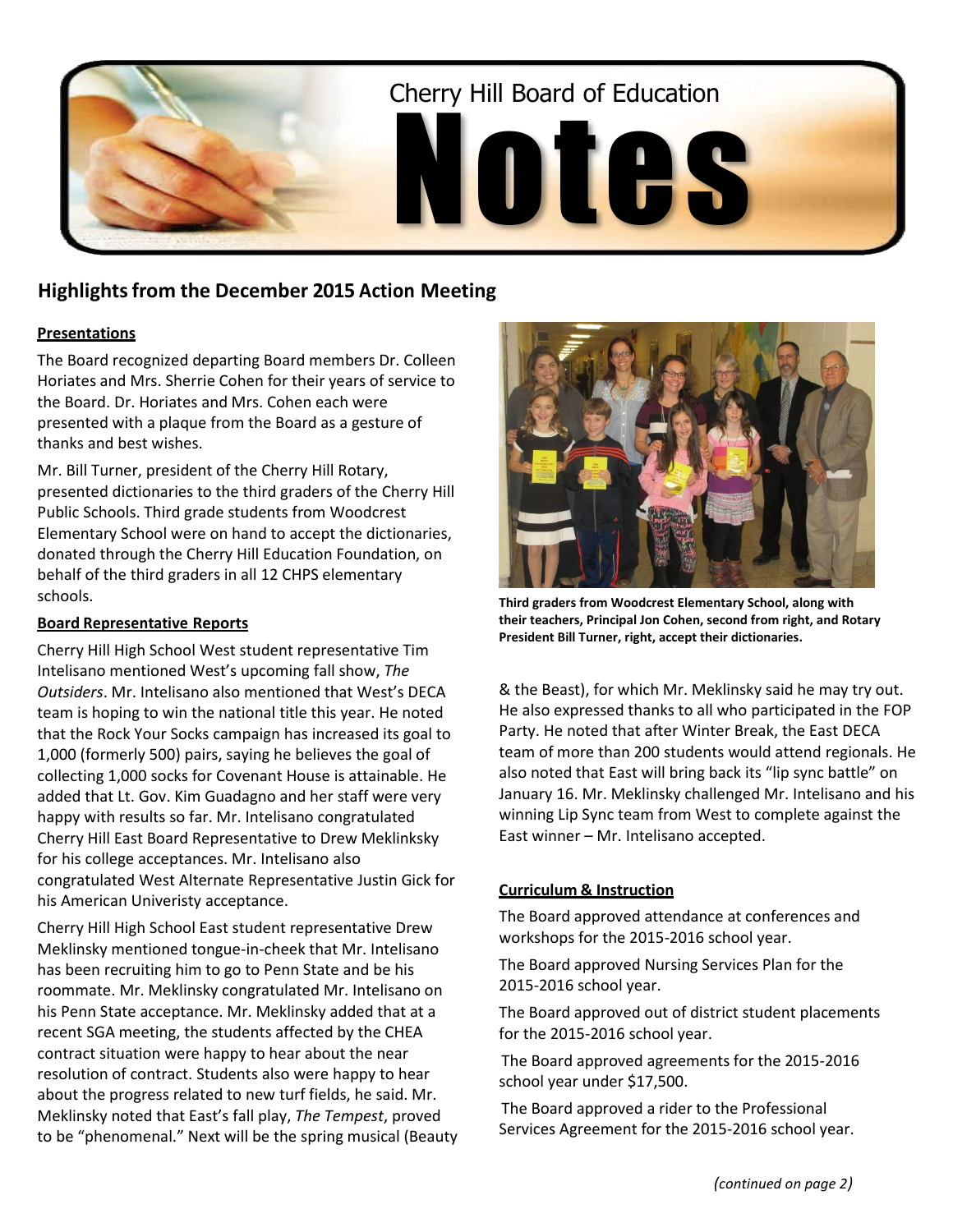## **Board Notes December 2015**

#### **Curriculum & Instruction (continued)**

The Board approved a professional services agreement for the 2015-2016 school year.

The Board approved to amend NCLB FY 15-16 Budget to reflect carryover funds.

#### **Business & Facilities**

The Board approved the financial reports for October 2015, including the Board Secretary's Certification and Treasurer's Report, the Line Item Transfer Report, the Food Service Operating Statement, and the SACC Financial Report. The Board approved the disbursement of funds in the amount of \$9,740,546.79, as well as the bill list dated December 22, 2015 in the amount of \$2,205,443.01as submitted.

The Board approved the submission of Comprehensive Maintenance Plan and M-1.

The Board Approved the School Bus Emergency Evacuation First Drills Report.

The Board approved a resolution authorizing the use of awarded vendors through educational data services.

The Board approved a resolution authorizing the use of awarded vendors through state contract to multiple vendors for a variety of commodities/services throughout the District, as listed on the December 22, 2015 Action Agenda.

The Board approved a resolution approving an agreement between the Cherry Hill Board of Education and Becica Associates, LLC to provide professional architectural services to install a crawl space ventilation system at Barton Elementary School.

The Board approved a resolution approving an agreement between the Cherry Hill Board of Education and Becica Associates, LLC to provide professional architectural services to install site drainage at Barclay Early Childhood Center.

The Board approved a resolution approving an agreement between the Cherry Hill Board of Education and Becica Associates, LLC to provide professional architectural services to replace the interior domestic hot and cold water main piping at the Woodcrest Elementary School.

The Board approved a resolution approving an agreement between the Cherry Hill Board of Education and Becica Associates, LLC to provide professional architectural services to replace existing rooftop HVAC units at Woodcrest Elementary School.

The Board approved a resolution approving an agreement between the Cherry Hill Board of Education and Becica Associates, LLC to provide professional architectural services to replace HVAC equipment at High School East.

The Board approved a resolution approving an agreement between the Cherry Hill Board of Education and Becica Associates, LLC to provide professional architectural services to replace electrical distribution panels and panel boards at Woodcrest Elementary School.

The Board approved a resolution approving contract with Express Scripts, Inc.

The Board approved a resolution for the award of bids for sanitary sewer restoration at Bret Harte Elementary School to Fred M. Schiavone Construction, Inc.

The Board approved resolutions for the award of transportation in the form of parent travel reimbursement for two McKinney-Vento students.

The Board approved awards of transportation to West Berlin Bus Service to transport 2 McKinney-Vento students residing in Pennsauken, NJ.

The Board approved an award of transportation to Hillman's Bus Service to transport 7 classified students on a shuttle from Cherry Hill High School West to home.

The Board approved an award of transportation to Holcomb Bus Service to transport 2 Alternative High School students to work on a shuttle.

The Board approved an award of transportation to Hillman's Bus Service, Inc. to transport 6 classified students on a shuttle from home to school.

The Board approved awards of transportation to West Berlin Bus Service to transport 4 McKinney-Vento students residing in Glassboro, NJ.

*(continued on page 3)*